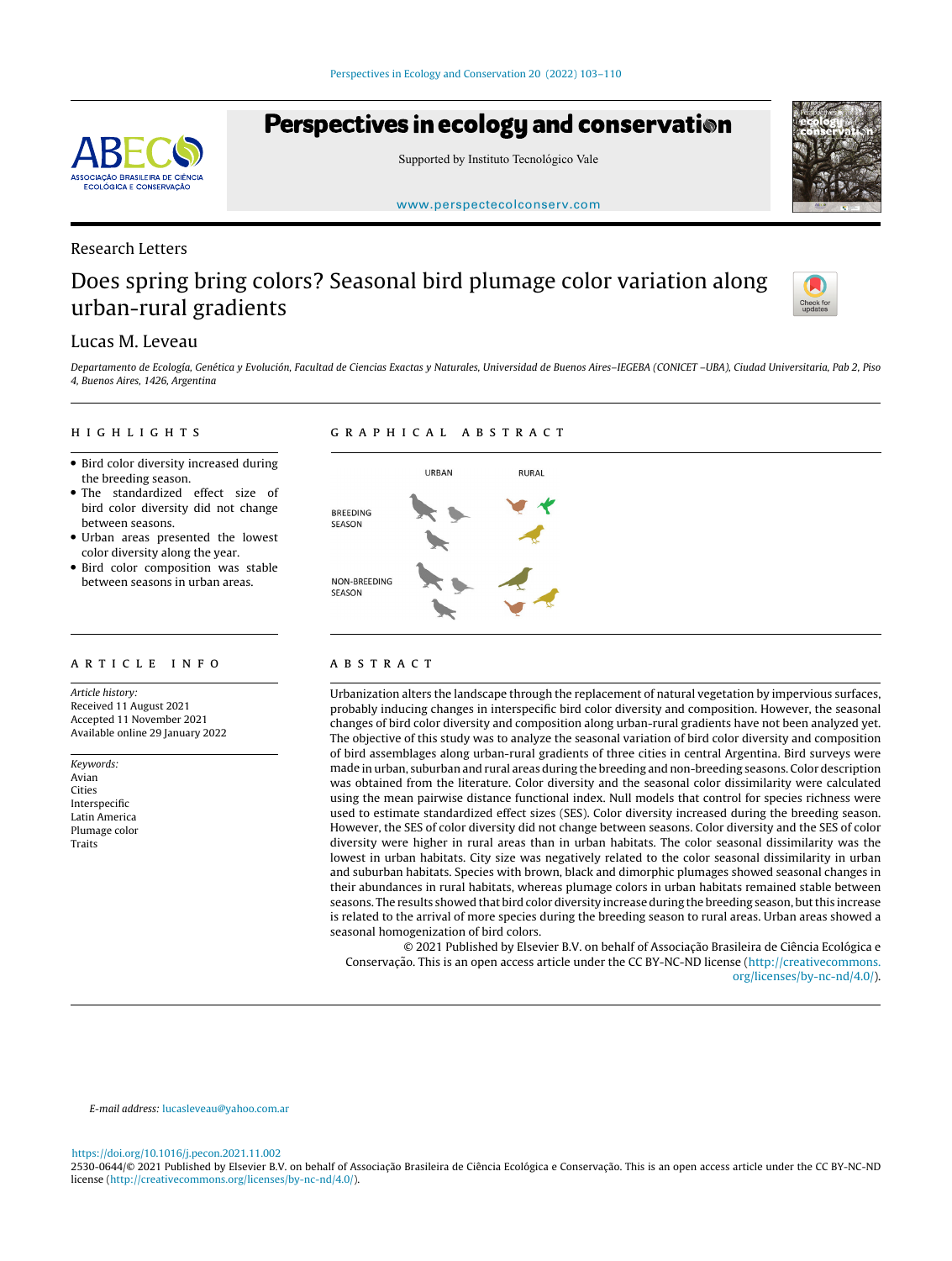#### Introduction

Urbanization alters bird communities throughout several factors such as habitat loss, fragmentation, pollution, and changes in species interactions ([Grimm](#page-7-0) et [al.,](#page-7-0) [2008;](#page-7-0) [Shanahan](#page-7-0) et [al.,](#page-7-0) [2014\).](#page-7-0) On one hand, species diversity declines in urban core areas [\(Manhães](#page-7-0) [and](#page-7-0) [Loures-Ribeiro,](#page-7-0) [2005;](#page-7-0) [Clergeau](#page-6-0) et [al.,](#page-6-0) [2006;](#page-6-0) [Ortega-Álvarez](#page-7-0) [and](#page-7-0) [MacGregor-Fors,](#page-7-0) [2009;](#page-7-0) [Villegas](#page-7-0) [and](#page-7-0) [Garitano-Zavala,](#page-7-0) [2010;](#page-7-0) [Faeth](#page-7-0) et [al.](#page-7-0) [2011;](#page-7-0) [Reis](#page-7-0) et [al.,](#page-7-0) [2012;](#page-7-0) [Silva](#page-7-0) et [al.,](#page-7-0) [2015;](#page-7-0) [Leveau](#page-7-0) et [al.,](#page-7-0) [2017a,](#page-7-0) [b\).](#page-7-0) On the other hand, species inhabiting urban areas are filtered assemblages from the regional species pool ([Croci](#page-6-0) et [al.,](#page-6-0) [2008;](#page-6-0) [Reis](#page-7-0) et [al.,](#page-7-0) [2012;](#page-7-0) [Silva](#page-7-0) et [al.,](#page-7-0) [2016;](#page-7-0) [La](#page-7-0) [Sorte](#page-7-0) et [al.,](#page-7-0) [2018;](#page-7-0) [Hensley](#page-7-0) et [al.,](#page-7-0) [2019;](#page-7-0) [Leveau,](#page-7-0) [2021a\).](#page-7-0) Species that have an omnivorous diet and foraging on the vegetation seems to be frequent in urban areas [\(Pena](#page-7-0) et [al.,](#page-7-0) [2017;](#page-7-0) [La](#page-7-0) [Sorte](#page-7-0) et [al.,](#page-7-0) [2018;](#page-7-0) [Patankar](#page-7-0) et [al.,](#page-7-0) [2021;](#page-7-0) [Leveau,](#page-7-0) [2021b\).](#page-7-0)

The environmental changes caused by urbanization can also filter bird species according other traits, such as plumage color. For example, the replacement of vegetation by impervious grey surfaces may favor the occurrence of bird species with grey plumage, which can enhance their camouflage and avoid predation [\(Delhey,](#page-7-0) [2018;](#page-7-0) [Leveau,](#page-7-0) [2019a\).](#page-7-0) On the other hand, species diversity has been positively related to bird color diversity ([Dalrymple](#page-7-0) et [al.,](#page-7-0) [2018\).](#page-7-0)

Temperate areas show a marked seasonal change of resources, generally increasing food resources for birds during spring and summer [\(Hurlbert](#page-7-0) [and](#page-7-0) [Haskell](#page-7-0) [2003\).](#page-7-0) The arrival of migrant species and the start of the breeding season may influence changes in the color diversity and composition of bird assemblages. Furthermore, intraspecific interactions such as courtship during the breeding season may be related to the presence of dimorphic plumage colors. However, the seasonal changes of color diversity and composition remain to be explored.

Urban areas are characterized by a seasonal buffering of environmental conditions [\(Shochat](#page-7-0) et [al.](#page-7-0) [2006;](#page-7-0) [Leveau,](#page-7-0) [2018\),](#page-7-0) which in turn induces a seasonal homogenization of bird species composition [\(Caula](#page-6-0) et [al.,](#page-6-0) [2008;](#page-6-0) [La](#page-7-0) [Sorte](#page-7-0) et [al.,](#page-7-0) [2014;](#page-7-0) [Leveau](#page-7-0) et [al.,](#page-7-0) [2015,](#page-7-0) [2021\).](#page-7-0) Therefore, urban areas may stabilize the seasonal changes of bird plumage color composition, favoring the presence of grey birds along the year.

The objective of this study was to analyze the seasonal change of bird plumage color diversity and composition along three urbanrural gradients in central Argentina. Due to bird color diversity may increase between seasons because of increased bird species richness ([Dalrymple](#page-7-0) et [al.,](#page-7-0) [2018\),](#page-7-0) null models that controlled for differences in species richness were employed. An increase of bird color diversity was expected during the breeding season, and this increase is expected to be more pronounced in rural areas. Furthermore, color composition is expected to be stable between seasons in urban areas and more variable in rural areas. Finally, the effect of city population size on color diversity was analyzed [\(Leveau,](#page-7-0) [2019a\).](#page-7-0)

#### Methods

#### Study area

The study was carried out in three cities of central Argentina: Mar del Plata (615 350 inhabitants, 38° 00' S; 57° 33' W), Balcarce (38 823 inhabitants, 37◦ 50 S; 58◦ 15 W) and Miramar (29,629 inhabitants, 38 $\degree$  16' S; 57 $\degree$  50' W) (2010 National census) (see [Leveau,](#page-7-0) [2019b\).](#page-7-0) Cities were located at a maximum distance of 59 km between them; therefore, the effects of latitude or climate were minimal. The annual mean temperature in the region is 14 ◦C and the mean annual rainfall is 924 mm. The mean monthly temperature is minimum during July (8.1  $\degree$ C, austral winter) and maximum during January (20.3 ◦C, austral summer). Precipitation is minimal during June (54.9 mm) and maximum during March (107 mm) (data from the Meteorological National Service). The cities were surrounded by crop fields, pastures, and a few small fragments of native grasslands.

### Bird surveys

Bird surveys were conducted in three habitat types: (1) urban, dominated by buildings and the main commercial and historical part of the city; (2) suburban, composed of detached houses with yards; and (3) rural, characterized by the presence of crops and pastures (see [Leveau,](#page-7-0) [2019b\).](#page-7-0) These three habitats were located in the three cities. In each habitat of each city, five  $100 \times 50$ -m transects were placed separated by at least 200 m from each other. Surveys were carried out during the 2011–2012 and 2012–2013 breeding seasons (austral spring-summer), and the 2011 and 2012 non-breeding seasons (austral autumn-winter). During each year, two visits were made to transects, totaling four visits during each season. Surveys were carried out in the first 4 h after dawn on days without rain or strong winds, and all birds seen or heard were counted, except those flying over the top of buildings or trees, or below that height but showing no feeding activity.

#### Bird coloration

Bird species coloration was taken from plumage description, plates and photographs from the Handbook of the Birds of the World Alive ([https://www.hbw.com\)](https://www.hbw.com) and from the Aves Argentinas free mobile phone application, both consulted during January 2019 (see [Leveau,](#page-7-0) [2019a\).](#page-7-0) Color types were taken from 12 patches of bird body (Table S1): (1) crown, (2) head, (3) cheek, (4) mantle, (5) primaries, (6) wing coverts, (7) back, (8) rump, (9) tail, (10) belly,  $(11)$  breast, and  $(12)$  throat. When the rump color description was not available, it was replaced with photographs from Google. In the case of body patches that had two colors, a binary category was created where the first color was the dominant. For instance, due to the primaries of the European Greenfinch (Chloris chloris) were predominantly green with some yellow,they were characterized as grey yellow. Moreover, other plumage characteristics such as sexual dimorphism, polymorphism, and the percentage of iridescent plumage were considered (see [Leveau,](#page-7-0) [2019a,](#page-7-0) Table S1).

#### Color diversity

A matrix of bird species as rows and bird plumage characteristics as columns was created. This matrix was used to calculate species dissimilarities using the Gower distance because the data traits were categorical, binary and numerical. The function gowdis of the FD package in R was used [\(Laliberté](#page-7-0) et [al.,](#page-7-0) [2014;](#page-7-0) [R](#page-7-0) [Core](#page-7-0) [Team,](#page-7-0) [2017\).](#page-7-0) The dissimilarity matrix and the matrix with species as columns and transects as rows were used to calculate the mean pairwise distance (mpd) of bird species colors in each transect. Due to this metric can be influenced by the species richness, a standardized effect size (SES mpd) for each transect was calculated using the "richness"nullmodel with999 randomizations. Thesemetrics were obtained with the function ses.mpd of the picante package [\(Kembel](#page-7-0) et [al.,](#page-7-0) [2010\).](#page-7-0) The mean abundance of each species during the four visits in each transect was took into account in these analyses.

The seasonal change of bird colors in each transect was calculated using comdist function of the picante package [\(Kembel](#page-7-0) et [al.,](#page-7-0) [2010\).T](#page-7-0)he comdist function uses the dissimilarity matrix of species colors and the bird community matrix to calculate a mean pairwise distance in breeding and non-breeding communities for each transect. Moreover, the seasonal dissimilarity in bird colors for each transect was measured taking into account differences in species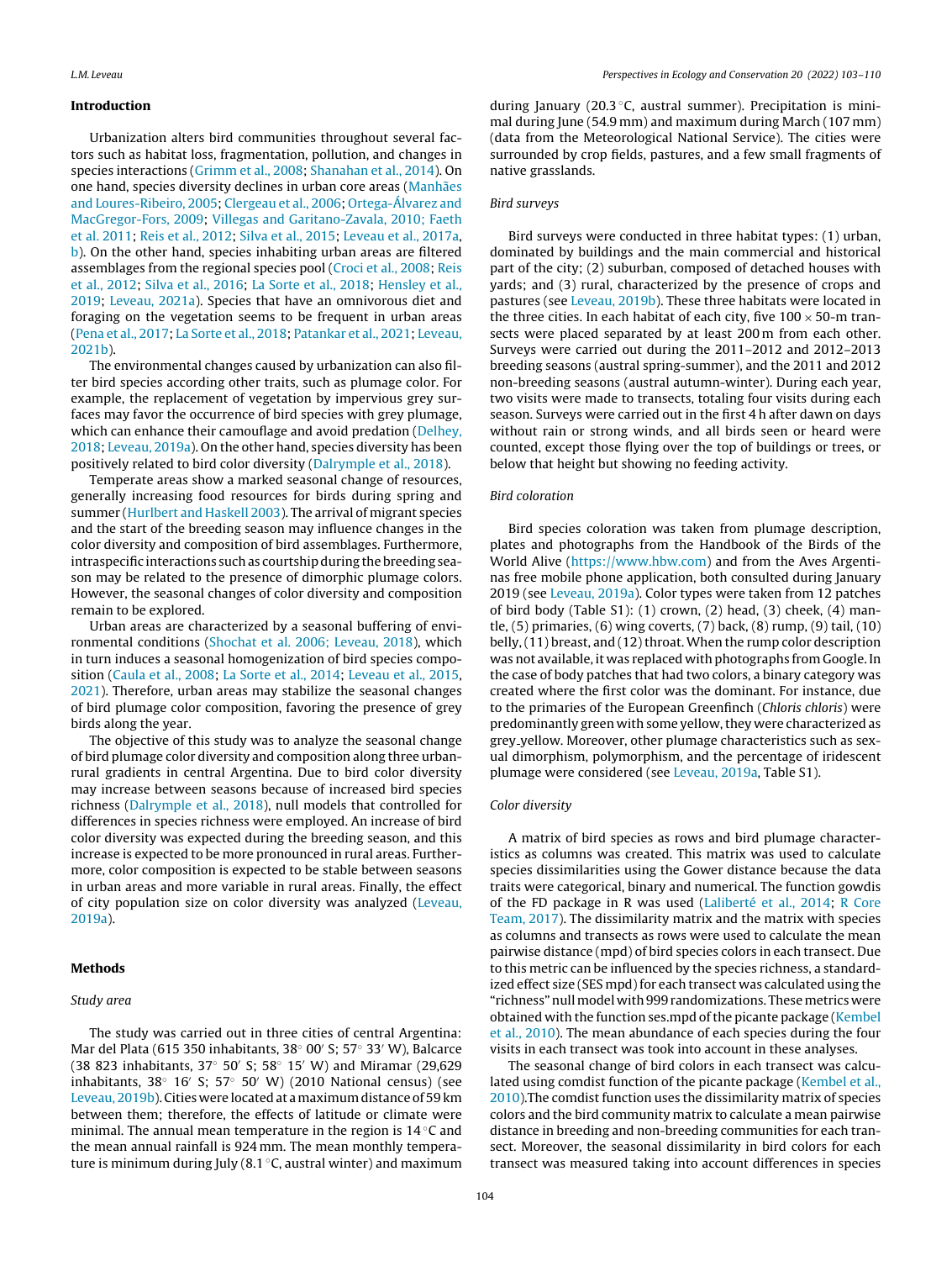richness with the scripts provided in [Swenson](#page-7-0) [\(2014\)](#page-7-0) and the functions comdist and randomizeMatrix of picante package ([Kembel](#page-7-0) et [al.,](#page-7-0) [2010\).](#page-7-0) The seasonal dissimilarity index was calculated taking into account the abundance data of species. The mean pairwise distance of communities in breeding and non-breeding seasons was compared with null values using the "richness" null model through 999 randomizations. Therefore, the standardized effect sizes of the mean pairwise dissimilarity between seasons, hereafter SES of color seasonal dissimilarity, were obtained for each transect.Values close to 0 indicate that dissimilarities are random, values <0 indicate that dissimilarities are lower than expected by chance, and values >0 indicate that dissimilarities are higher than expected by chance. Values higher than 1.96 or lower than −1.96 are considered significant deviations from the null model (P < 0.05) ([Swenson,](#page-7-0) [2014\).](#page-7-0)

The variation of color composition between habitats and seasons was analyzed by calculating the community-level weighted mean (CWM) of trait values. The CWM was calculated for each transect with the dbFD function of the FD package ([Laliberté](#page-7-0) et [al.,](#page-7-0) [2014\).](#page-7-0) For each species, a dominant color was calculated as the color present in most of the bird parts characterized in Table S1 (see Table S2). Only those traits that were characterized by two or more common species were analyzed. Therefore, color traits such as plumage pink purple or polymorphic characterized by the Picazuro Pigeon (Patagioenas picazuro) and the Rock Dove (Columba livia), respectively, were not analyzed. In short, the CWM were calculated for the dominant color for each species, dimorphism and iridescent plumage (see Table S2).

#### Statistical analysis

The variation of bird color diversity and CWM trait values between habitats and seasons were analyzed through generalized linear mixed models (GLMMs). A Gaussian distribution of errors was used. The mpd and the SES mpd were the response variables, whereas habitats, seasons and city population size were explanatory variables. Habitats and seasons were categorical variables, whereas city population size was a continuous variable. City population size was the number of inhabitants of each city and was rescaled between 0 and 1 with the rescale function of the scales package in R ([R](#page-7-0) [Core](#page-7-0) [Team,](#page-7-0) [2017\).](#page-7-0) Models analyzed the effects of each categorical variable and the interaction of both on bird color diversity. Therefore, the interaction between habitat and season and the interaction between habitat and city population size were explored. This study had a hierarchical design in which transects were clustered within each city, implying spatial pseudoreplication. Moreover, transects were visited twice during each season, implying temporal pseudoreplication. Therefore, a random structure with transects nested within city was used to control for spatial and temporal pseudoreplication.

The relationship between the seasonal dissimilarity of bird colors, habitats and city population size was analyzed through GLMMs. A Gaussian distribution of errors was used. The seasonal color dissimilarity and the SES of color seasonal dissimilarity were response variables, whereas habitats and city population size were explanatory variables. The interaction between habitat and city population size influencing color seasonal dissimilarity was analyzed. A random structure with transects nested within city was used to control for spatial pseudoreplication.

GLMMs were performed with the function lme of the nlme package ([Pinheiro](#page-7-0) et [al.,](#page-7-0) [2017\).](#page-7-0) Models were obtained by backward elimination of non-significant variables  $(P > 0.05)$  from the full model using the anova function. Final models were compared with null models using a Likelihood Ratio test (LRT test) (P<0.05). Differences of means between habitats were explored with Tukey tests using the function glht of the multcomp package ([Hothorn](#page-7-0) et [al.,](#page-7-0) [2016\).](#page-7-0) The homoscedasticity of residuals was explored. In

the cases of heteroscedasticity, the varIdent variance structure was used to improve residuals structure.

### Results

A total of 59 species and 5310 contacts were recorded. The House Sparrow (Passer domesticus), the Rock Dove (Columba livia) and the Eared Dove (Zenaida auriculata) were the most abundant species ([Table](#page-3-0) 1).

Color diversity varied between habitats and seasons  $(LRT = 59.93, P < 0.001$ ; [Table](#page-4-0) 2a; [Fig.](#page-4-0) 1a). Color diversity was lower in urban habitats than in suburban and rural habitats (Tukey test,  $P < 0.05$ ). Moreover, color diversity increased during the breeding season [\(Fig.](#page-4-0) 1a). The SES of color diversity did not vary between seasons but was higher in rural than in urban habitats  $(LRT = 6.77, P = 0.034;$  Tukey test,  $P < 0.05;$  [Table](#page-4-0) 2b; [Fig.](#page-4-0) 1b).

The seasonal changes of color composition varied between habitats (LRT = 33.43, P < 0.001; [Table](#page-4-0) 2c; [Fig.](#page-4-0) 2a). The seasonal change of color composition was lower in urban than in suburban and rural habitats (Tukey test, P<0.05). The SES of the seasonal change of color composition were negative in the three habitats, suggesting that the seasonal variation of colors was lower than expected by chance ([Fig.](#page-4-0) 2b). The SES of the seasonal change of color composition was lower in urban habitats than in suburban and rural habitats (Tukey test,  $P < 0.05$ ), and the relation between the seasonal change of color composition and city population size varied with habitat type (LRT = 32.65, P < 0.001; [Table](#page-4-0) 2d; [Fig.](#page-4-0) 2b). In urban and suburban habitats the seasonal change of colors decreased with increasing city population size, whereas in rural habitats was observed the opposed trend.

The CWMs of black, brown, grey, olive, dimorphic and iridescent plumages showed significant variations between habitats or seasons ([Table](#page-5-0) 3). The CWMs of blue and green plumage colors showed no significant variations between habitats or seasons (LRT = 1.51, P = 0.471; LRT = 3.30, P = 0.192, respectively). Black, brown and dimorphic plumages showed a significant interaction between habitats and seasons. Black plumage was more abundant in the rural habitat during the breeding season (LRT = 46.75, P < 0.001; [Table](#page-5-0) 3a; [Fig.](#page-5-0) 3a). Brown plumage was more abundant in the rural habitat during the non-breeding season (LRT = 101.92, P < 0.001; [Table](#page-5-0) 3b; [Fig.](#page-5-0) 3b). Olive plumage was more abundant during the breeding season and in the rural areas of the largest city (LRT = 13.69, P =  $0.003$ ; [Table](#page-5-0) 3c; [Fig.](#page-5-0) 3c, d). Grey plumage was more abundant in the urban habitat during both seasons (LRT = 84.42, P < 0.001; [Table](#page-5-0) 3d; [Fig.](#page-5-0) 3e). Dimorphic plumage was more abundant in urban habitats, and in the rural habitat was more abundant during the breeding season (LRT = 94.24, P < 0.001; [Table](#page-5-0) 3e; [Fig.](#page-5-0) 3f). Moreover, the relationship between dimorphic plumage and city population size varied between habitats [\(Fig.](#page-5-0) 3g). Dimorphic plumage augmented with increasing city population size in urban and rural habitats, whereas in suburban habitats showed an opposed trend. Finally, iridescence plumage was more abundant in the urban habitat and during the breeding season (LRT = 44.93, P < 0.001; [Table](#page-5-0) 3f; [Fig.](#page-5-0) 3h).

#### Discussion

The patterns found showed that during the breeding season there was an increase in bird color diversity. However, after controlling for variations in bird species richness (SES values), bird color diversity was similar between seasons. Furthermore, bird color diversity and the seasonal change of bird composition were negatively related to urbanization and city population size of cities.

In central Argentina, bird species richness increase during the breeding season as a result of migrant bird's arrival [\(Cueto](#page-7-0) [and](#page-7-0)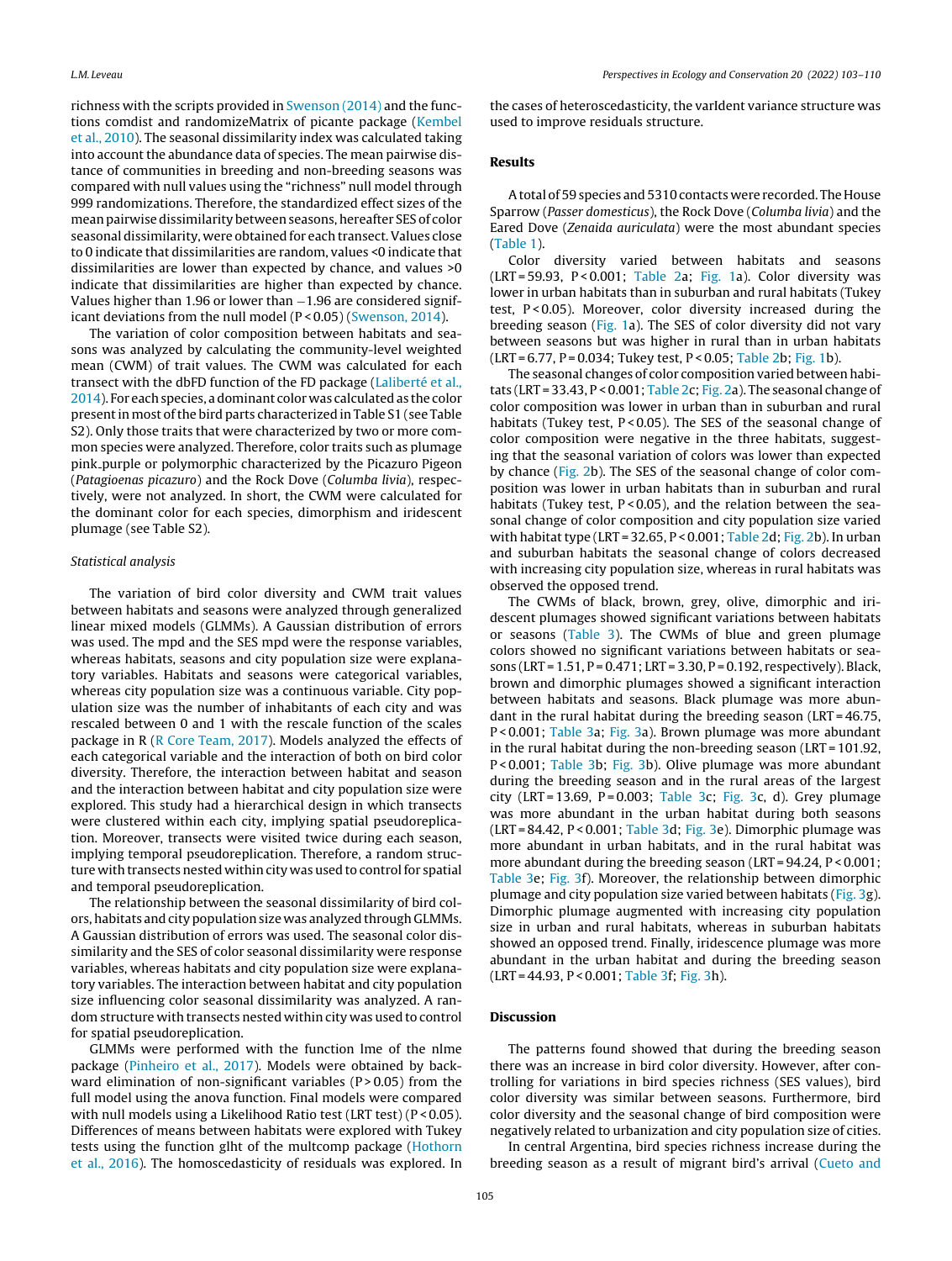#### <span id="page-3-0"></span>Table 1

Species abundances during the breeding and non-breeding seasons along the urban-rural gradients of central Argentina.

| English name                 | Scientific name         | Breeding season  |                |                | Non-breeding season |                |                |
|------------------------------|-------------------------|------------------|----------------|----------------|---------------------|----------------|----------------|
|                              |                         | Urban            | Suburban       | Rural          | Urban               | Suburban       | Rural          |
| Red-winged Tinamou           | Rhynchotus rufescens    | $\boldsymbol{0}$ | $\bf{0}$       | $\overline{c}$ | $\pmb{0}$           | $\pmb{0}$      | 0              |
| Speckled Teal                | Anas flavirostris       | $\boldsymbol{0}$ | $\pmb{0}$      | $\mathbf{0}$   | $\mathbf{0}$        | $\mathbf 0$    | 2              |
| White-faced Ibis             | Plegadis chihi          | 0                | 0              | 10             | 0                   | 0              | 0              |
| Roadside Hawk                | Rupornis magnirostris   | $\overline{0}$   | $\mathbf{0}$   | $\mathbf{0}$   | $\mathbf{0}$        | 2              | 1              |
| White-tailed Kite            | Elanus leucurus         | $\overline{0}$   | $\mathbf{0}$   | $\mathbf{1}$   | $\mathbf{0}$        | $\mathbf{0}$   | $\mathbf{1}$   |
| Southern Lapwing             | Vanellus chilensis      | $\mathbf{0}$     | 2              | 12             | $\mathbf{0}$        | $\mathbf{0}$   | 7              |
| Rock Dove                    | Columba livia           | 220              | 45             | 0              | 282                 | 45             | 0              |
| Picazuro Pigeon              | Patagioenas picazuro    | 6                | 94             | 19             | 10                  | 80             | 12             |
| Spot-winged Pigeon           | Patagioenas maculosa    | 15               | 15             | 5              | 27                  | 39             | 8              |
| <b>Eared Dove</b>            | Zenaida auriculata      | 140              | 130            | 29             | 88                  | 102            | 6              |
| Picui Dove                   | Columbina picui         | 0                | 5              | $\mathbf{0}$   | 0                   | $\bf{0}$       | 0              |
| Guira Cuckoo                 | Guira guira             | $\overline{0}$   | 2              | 4              | $\mathbf{0}$        | $\bf{0}$       | $\mathbf{1}$   |
| <b>Burrowing Owl</b>         | Athene cunicularia      | 0                | 0              | 6              | 0                   | $\bf{0}$       | $\overline{2}$ |
| Short-eared Owl              | Asio flammeus           | 0                | $\bf{0}$       | 3              | 0                   | $\bf{0}$       | 2              |
| Glittering-bellied Emerald   | Chlorostilbon lucidus   | 4                | 9              | $\overline{2}$ | $\mathbf{0}$        | $\bf{0}$       | $\bf{0}$       |
| White-throated Hummingbird   | Leucochloris albicollis | $\overline{0}$   | 8              | $\mathbf{0}$   | $\mathbf{0}$        | 6              | $\overline{0}$ |
| Green-barred Woodpecker      | Colaptes melanochloros  | 0                | 5              | $\mathbf{1}$   | $\mathbf{0}$        | 3              | $\mathbf{1}$   |
| Campo Flicker                | Colaptes campestris     | $\overline{0}$   | $\mathbf 0$    | 4              | $\mathbf{0}$        | $\overline{2}$ | 3              |
|                              |                         | 5                | 6              | 8              | 12                  | 8              | 8              |
| Chimango Caracara            | Milvago chimango        |                  |                |                |                     |                |                |
| American Kestrel             | Falco sparverius        | $\mathbf{0}$     | $\bf{0}$       | 7              | 0                   | 0              | 2              |
| Aplomado Falcon              | Falco femoralis         | 0                | $\bf{0}$       | 0              | $\boldsymbol{0}$    | 0              | $\mathbf{1}$   |
| Monk Parakeet                | Myiopsitta monachus     | 0                | $\overline{c}$ | 33             | $\mathbf{0}$        | $\bf{0}$       | 21             |
| <b>Buff-winged Cinclodes</b> | Cinclodes fuscus        | $\mathbf{0}$     | 0              | $\mathbf{0}$   | $\mathbf{0}$        | $\mathbf{0}$   | $\mathbf{1}$   |
| Rufous Hornero               | Furnarius rufus         | 3                | 80             | 14             | $\overline{7}$      | 75             | 12             |
| Firewood-gatherer            | Anumbius annumbi        | $\mathbf{0}$     | $\mathbf{0}$   | 5              | $\mathbf{0}$        | 0              | 3              |
| Small-billed Elaenia         | Elaenia parvirostris    | $\overline{0}$   | 25             | $\mathbf{0}$   | $\mathbf{0}$        | $\bf{0}$       | 0              |
| White-crested Tyrannulet     | Serpophaga subcristata  | $\mathbf{0}$     | 4              | $\mathbf{0}$   | $\mathbf{0}$        | $\overline{4}$ | 0              |
| Spectacled Tyrant            | Hymenops perspicillatus | 0                | 0              | $\mathbf{1}$   | $\bf{0}$            | $\bf{0}$       | 0              |
| Cattle Tyrant                | Machetornis rixosus     | 0                | $\mathbf{1}$   | $\overline{c}$ | $\bf{0}$            | $\mathbf{1}$   | $\bf{0}$       |
| Great Kiskadee               | Pitangus sulphuratus    | 3                | 25             | $\overline{2}$ | $\overline{2}$      | 23             | 6              |
| <b>Tropical Kingbird</b>     | Tyrannus melancholicus  | $\mathbf{1}$     | 19             | 12             | $\mathbf{0}$        | $\bf{0}$       | $\bf{0}$       |
| Fork-tailed Flycatcher       | Tyrannus savana         | 0                | $\mathbf{1}$   | 34             | $\bf{0}$            | $\bf{0}$       | $\overline{0}$ |
| Brown-chested Martin         | Progne tapera           | $\overline{0}$   | $\mathbf{0}$   | $\mathbf{1}$   | $\mathbf{0}$        | $\mathbf 0$    | $\overline{0}$ |
| Grey-breasted Martin         | Progne chalybea         | 3                | $\bf{0}$       | 3              | $\mathbf{0}$        | $\bf{0}$       | $\overline{0}$ |
| Southern Martin              | Progne elegans          | $\mathbf{1}$     | $\bf{0}$       | $\mathbf{0}$   | $\mathbf{0}$        | $\bf{0}$       | 0              |
| White-rumped Swallow         | Tachycineta leucorrhoa  | $\mathbf{0}$     | $\overline{7}$ | $\mathbf{0}$   | $\mathbf{0}$        | $\bf{0}$       | 5              |
| <b>Barn Swallow</b>          | Hirundo rustica         | $\overline{7}$   | $\overline{4}$ | 9              | $\mathbf{0}$        | $\mathbf{0}$   | 0              |
| House Wren                   | Troglodytes aedon       | 3                | 21             | 11             | $\mathbf{1}$        | 19             | 14             |
| Rufous-bellied Thrush        | Turdus rufiventris      | 6                | 40             | $\mathbf{0}$   | $\overline{4}$      | 62             | 0              |
| Chalk-browed Mockingbird     | Mimus saturninus        | $\overline{2}$   | 35             | 18             | $\mathbf{1}$        | 39             | 29             |
| Correndera Pipit             | Anthus correndera       | $\mathbf{0}$     | 0              | 17             | $\mathbf{0}$        | $\mathbf{0}$   | 11             |
| Blue-and-yellow Tanager      | Pipraeidea bonariensis  | 0                | 5              | 0              | $\boldsymbol{0}$    | 16             | 0              |
| Saffron Finch                | Sicalis flaveola        | 0                | 13             | 2              | $\mathbf{0}$        | 5              | 0              |
| Grassland Yellow-finch       | Sicalis luteola         | $\mathbf{0}$     | $\mathbf{0}$   | 55             | $\mathbf{0}$        | $\mathbf{0}$   | 14             |
| Great Pampa-finch            | Embernagra platensis    | 0                | 0              | $\overline{4}$ | $\mathbf{0}$        | $\bf{0}$       | 4              |
| Double-collared Seedeater    | Sporophila caerulescens | $\mathbf{0}$     | $\overline{2}$ | 16             | $\mathbf{0}$        | $\bf{0}$       | 0              |
| Rufous-collared Sparrow      | Zonotrichia capensis    | 5                | 29             | 100            | $\mathbf{1}$        | 55             | 86             |
| <b>Tropical Parula</b>       | Setophaga pitiayumi     | 0                | $\mathbf{1}$   | 0              | $\mathbf{1}$        | $\mathbf{1}$   | 0              |
| Yellow-winged Blackbird      | Agelasticus thilius     | 0                | $\mathbf{0}$   | $\overline{c}$ | $\mathbf{0}$        | 0              | 0              |
| Brown-and-yellow Marshbird   | Pseudoleistes virescens | 0                | 0              | 1              | 0                   | 0              | 0              |
| Bay-winged Cowbird           | Agelaioides badius      | $\boldsymbol{0}$ | 9              | 11             | $\boldsymbol{0}$    | 39             | $\mathbf{1}$   |
| <b>Screaming Cowbird</b>     | Molothrus rufoaxillaris | 0                | $\overline{c}$ | $\mathbf 0$    | $\boldsymbol{0}$    | 0              | 0              |
| Shiny Cowbird                | Molothrus bonariensis   | $\sqrt{2}$       | 29             | 16             | $\boldsymbol{0}$    | 11             | $\overline{0}$ |
| Long-tailed Meadowlark       | Leistes loyca           | 0                | 0              | 3              | $\pmb{0}$           | 0              | 3              |
| White-browed Blackbird       | Leistes superciliaris   | $\boldsymbol{0}$ | 0              | $\mathbf{1}$   | 0                   | $\bf{0}$       | $\bf{0}$       |
| European Greenfinch          | Chloris chloris         | $\mathbf{1}$     | $\overline{7}$ | 3              | $\pmb{0}$           | 3              | $\bf{0}$       |
| Hooded Siskin                | Spinus magellanicus     | $\mathbf{1}$     | 10             | 3              | 10                  | 10             | $\bf{0}$       |
|                              | Passer domesticus       |                  |                |                |                     |                |                |
| <b>House Sparrow</b>         |                         | 274              | 275            | 39             | 285                 | 298            | 24             |

[Lopez](#page-7-0) [de](#page-7-0) [Casenave,](#page-7-0) [2000;](#page-7-0) [Leveau](#page-7-0) [and](#page-7-0) [Leveau,](#page-7-0) [2011;](#page-7-0) [Palacio](#page-7-0) [and](#page-7-0) [Montalti,](#page-7-0) [2013;](#page-7-0) [Haag](#page-7-0) et [al.,](#page-7-0) [2020\).](#page-7-0) This arrival is associated with an increase of food resources during spring-summer ([Hurlbert](#page-7-0) [and](#page-7-0) [Haskell,](#page-7-0) [2003\).](#page-7-0) The results obtained showed that bird color diversity increased during the breeding season, but after controlling for variations in bird species richness, bird color diversity remained similar between seasons. Therefore, the increase of bird color diversity is a result of the increase of bird species richness.

Urban habitats had lower bird color diversity than suburban and rural areas during both seasons. The lower bird color diversity in urban habitats may be associated with lower availability

of diverse food resources, such as insects and fruits, which may allow the presence of a larger number of bird species with varied plumage colors [\(Leveau,](#page-7-0) [2019a\).](#page-7-0) On the other hand, the dominance of bird species with grey plumage or polymorphic plumage in urban areas, such as the House Sparrow (Passer domesticus) and the Rock Dove (Columba livia), may favor their camouflage with paved surfaces and their resistance to parasites [\(Jacquin](#page-7-0) et [al.,](#page-7-0) [2013;](#page-7-0) [Leveau,](#page-7-0) [2021c\).](#page-7-0)

After controlling for species richness variations, results showed that the seasonal changes of bird color composition along the urban-rural gradients were lower than expected by chance. Therefore, bird species color composition tended to be stable between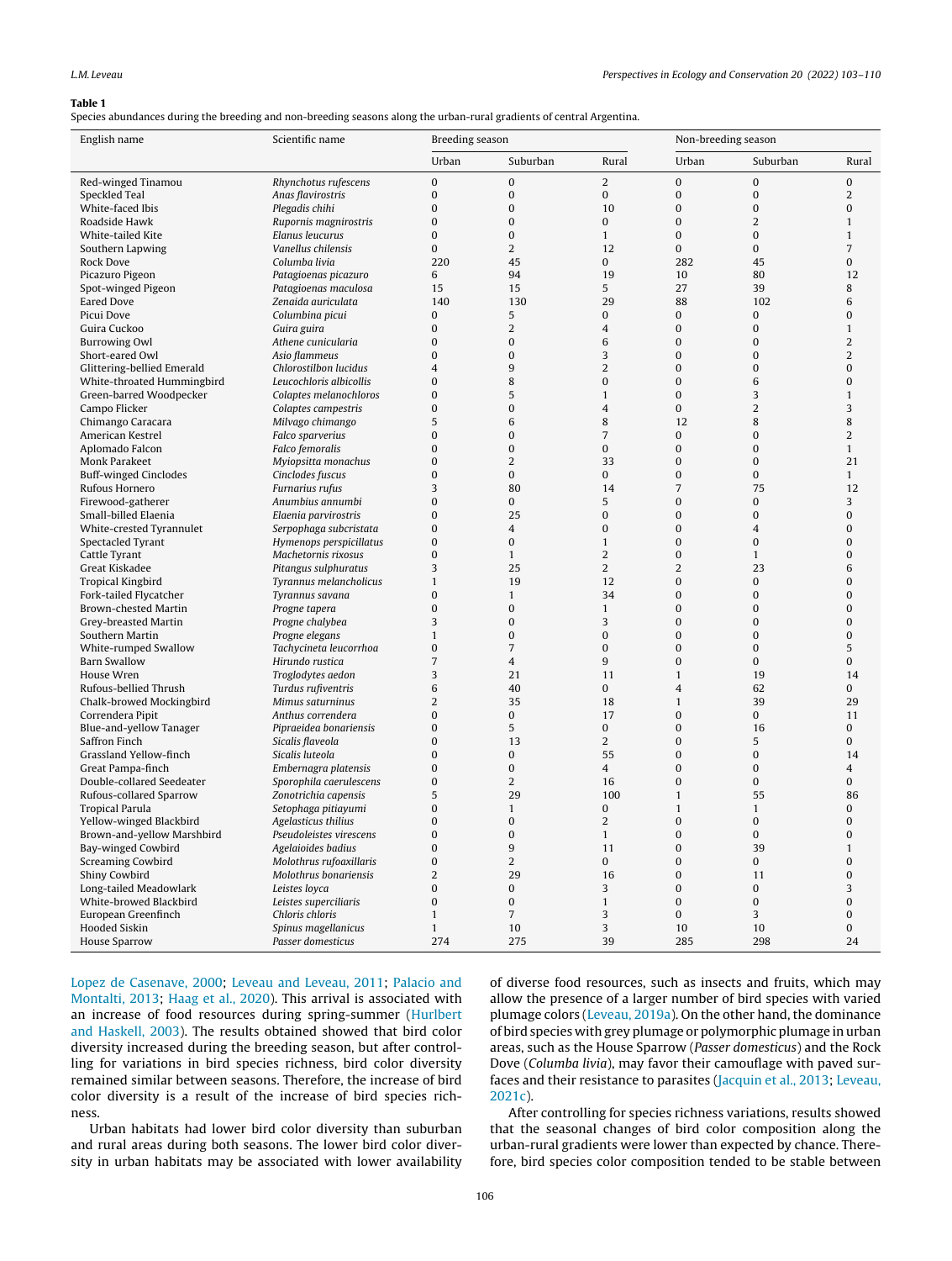#### <span id="page-4-0"></span>Table 2

Final generalized linear mixed models showing the relationships between (a) color diversity, (b) SES of color diversity, (c) color seasonal dissimilarity, (d) SES of color seasonal dissimilarity and habitat types during breeding and non-breeding seasons in central Argentina. SE: standard error; DF: degrees of freedom; mpd: mean pairwise distance. \* denotes an interaction between predictors.

| Variable                                     | Value    | <b>SE</b> | DF           | t-value   | p-value |
|----------------------------------------------|----------|-----------|--------------|-----------|---------|
| a) Color diversity (mpd)                     |          |           |              |           |         |
| Intercept                                    | 0.606    | 0.026     | 42           | 23,252    | < 0.001 |
| Suburban habitat                             | $-0.005$ | 0.037     | 40           | $-0.128$  | 0.899   |
| Urban habitat                                | $-0.210$ | 0.037     | 40           | $-5.711$  | < 0.001 |
| Non-breeding season                          | $-0.137$ | 0.022     | 42           | $-6.259$  | < 0.001 |
| Suburban * Non-breeding                      | 0.086    | 0.031     | 42           | 2.770     | 0.008   |
| Urban * Non-breeding                         | 0.120    | 0.031     | 42           | 3.886     | < 0.001 |
| b) SES of color diversity (mpd)              |          |           |              |           |         |
| Intercept                                    | $-0.681$ | 0.183     | 45           | $-3.725$  | 0.001   |
| Suburban habitat                             | $-0.056$ | 0.251     | 40           | $-0.224$  | 0.824   |
| Urban habitat                                | $-0.684$ | 0.251     | 40           | $-2.727$  | 0.009   |
| c) Color seasonal dissimilarity (mpd)        |          |           |              |           |         |
| Intercept                                    | 0.611    | 0.023     | 40           | 26.476    | < 0.001 |
| Suburban habitat                             | $-0.016$ | 0.033     | 40           | $-0.479$  | 0.634   |
| Urban habitat                                | $-0.200$ | 0.033     | 40           | $-6.117$  | < 0.001 |
| d) SES of color seasonal dissimilarity (mpd) |          |           |              |           |         |
| Intercept                                    | $-3.061$ | 0.269     | 38           | $-11.392$ | < 0.001 |
| Suburban habitat                             | $-0.119$ | 0.369     | 38           | $-0.323$  | 0.749   |
| Urban habitat                                | $-1.203$ | 0.369     | 38           | $-3.263$  | 0.002   |
| City population size                         | 1.152    | 0.465     | $\mathbf{1}$ | 2.476     | 0.244   |
| Suburban * City population size              | $-1.705$ | 0.639     | 38           | $-2.670$  | 0.011   |
| Urban * City population size                 | $-1.512$ | 0.639     | 38           | $-2.368$  | 0.023   |



Fig. 1. Color diversity (a) and SES of color diversity (b) variation during breeding (red) and non-breeding (blue) seasons along urban-rural gradients. SES, standardized effect size; values higher than zero indicate a greater diversity than expected by the null model, whereas values lower than zero indicate lower diversity than expected by the null model. Points are means, and vertical lines are confidence intervals.



Fig. 2. Color seasonal dissimilarity (a) and SES of color seasonal dissimilarity (b) along urban-rural gradients. SES, standardized effect size; values higher than zero indicate a greater diversity than expected by the null model, whereas values lower than zero indicate lower diversity than expected by the null model. In (a), points are means, and vertical lines are confident intervals. In (b), lines are fitted lines and shaded areas are confidence intervals. City population size was rescaled between 0 and 1.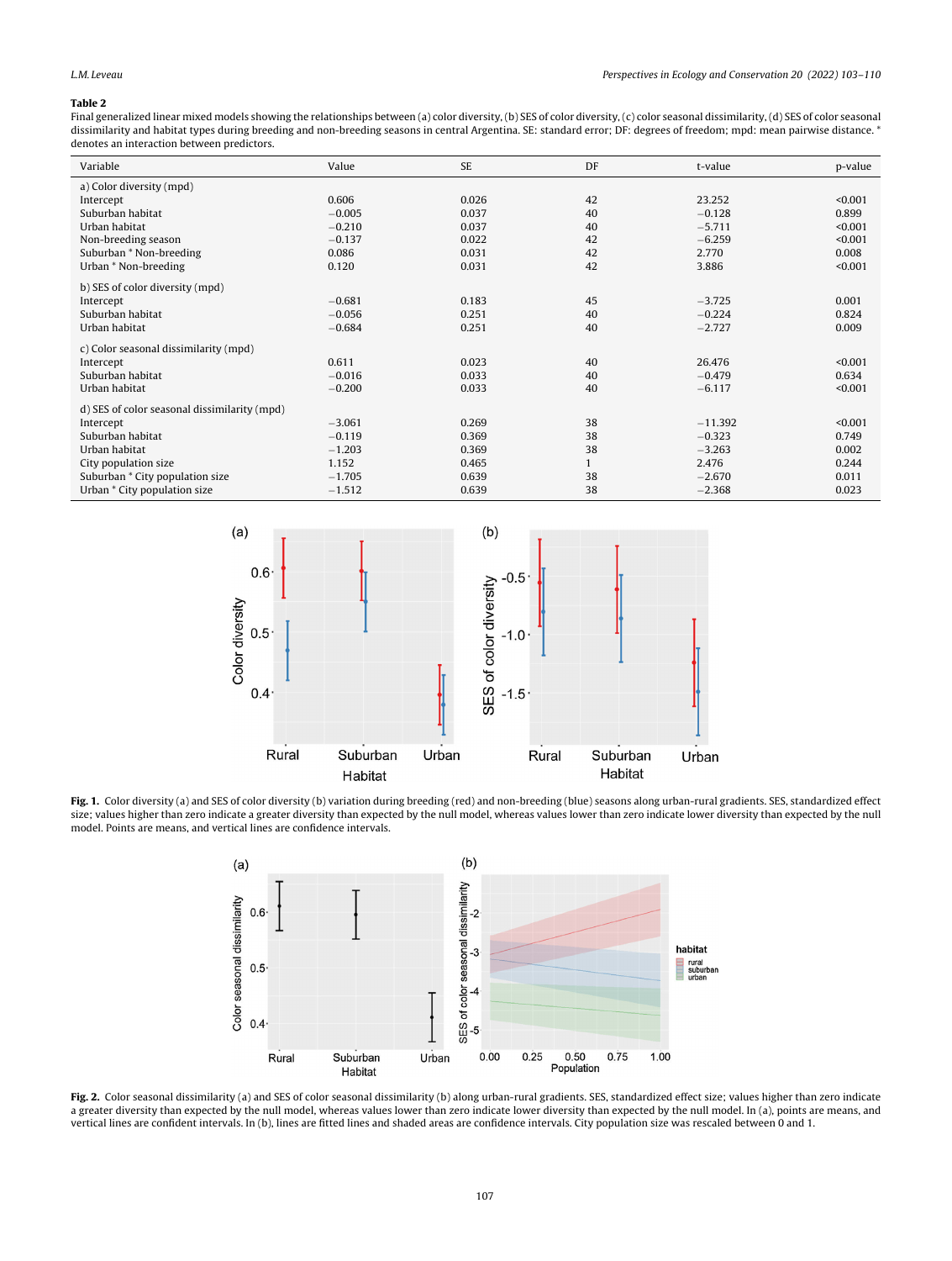#### <span id="page-5-0"></span>Table 3

Final Generalized linear mixed models showing the relationship between community-level weighted mean values and habitat types during the breeding and non-breeding seasons in central Argentina. SE: standard error; DF: degrees of freedom. \* denotes an interaction between predictors.

| Variable                        | Value    | <b>SE</b> | DF           | t-value  | p-value |
|---------------------------------|----------|-----------|--------------|----------|---------|
| a) Black color                  |          |           |              |          |         |
| Intercept                       | 0.084    | 0.011     | 42           | 7.541    | < 0.001 |
| Suburban habitat                | $-0.081$ | 0.014     | 40           | $-5.844$ | < 0.001 |
| Urban habitat                   | $-0.084$ | 0.014     | 40           | $-6.050$ | < 0.001 |
| Non-breeding season             | $-0.076$ | 0.013     | 42           | $-5.612$ | < 0.001 |
| Suburban * Non-breeding         | 0.075    | 0.019     | 42           | 3.957    | < 0.001 |
| Urban * Non-breeding            | 0.076    | 0.019     | 42           | 3.968    | < 0.001 |
| b) Brown color                  |          |           |              |          |         |
| Intercept                       | 0.416    | 0.036     | 42           | 11.706   | < 0.001 |
| Suburban habitat                | $-0.134$ | 0.044     | 40           | $-3.050$ | 0.004   |
| Urban habitat                   | $-0.377$ | 0.044     | 40           | $-8.576$ | < 0.001 |
| Non-breeding season             | 0.207    | 0.032     | 42           | 6.464    | < 0.001 |
| Suburban * Non-breeding         | $-0.163$ | 0.045     | 42           | $-3.607$ | 0.001   |
| Urban * Non-breeding            | $-0.209$ | 0.045     | 42           | $-4.621$ | < 0.001 |
| c) Olive                        |          |           |              |          |         |
| Intercept                       | 0.040    | 0.015     | 44           | 2.656    | 0.011   |
| Suburban habitat                | $-0.011$ | 0.020     | 38           | $-0.572$ | 0.571   |
| Urban habitat                   | $-0.027$ | 0.020     | 38           | $-1.370$ | 0.179   |
| City population size            | 0.111    | 0.024     | $\mathbf{1}$ | 4.641    | 0.135   |
| Suburban * City population size | $-0.116$ | 0.034     | 38           | $-3.405$ | 0.002   |
| Urban * City population size    | $-0.111$ | 0.034     | 38           | $-3.282$ | 0.002   |
| Non-breeding season             | $-0.026$ | 0.012     | 44           | $-2.216$ | 0.032   |
| d) Grey                         |          |           |              |          |         |
| Intercept                       | 0.188    | 0.033     | 45           | 5.611    | < 0.001 |
| Suburban habitat                | 0.330    | 0.047     | 40           | 6.983    | < 0.001 |
| Urban habitat                   | 0.732    | 0.047     | 40           | 15.481   | < 0.001 |
| e) Dimorphic plumage            |          |           |              |          |         |
| Intercept                       | 0.235    | 0.042     | 42           | 5.571    | < 0.001 |
| Suburban habitat                | 0.343    | 0.060     | 38           | 5.758    | < 0.001 |
| Urban habitat                   | 0.646    | 0.060     | 38           | 10.854   | < 0.001 |
| Non-breeding season             | $-0.169$ | 0.031     | 42           | $-5.371$ | < 0.001 |
| City population size            | 0.210    | 0.068     | $\mathbf{1}$ | 3.108    | 0.198   |
| Suburban * Non-breeding         | 0.153    | 0.044     | 42           | 3.447    | 0.001   |
| Urban * Non-breeding            | 0.160    | 0.044     | 42           | 3.602    | 0.001   |
| Suburban * City population size | $-0.296$ | 0.096     | 38           | $-3.091$ | 0.004   |
| Urban * City population size    | $-0.118$ | 0.096     | 38           | $-1.233$ | 0.225   |
| f) Iridiscent plumage           |          |           |              |          |         |
| Intercept                       | 1.737    | 0.365     | 44           | 4.763    | < 0.001 |
| Suburban habitat                | 1.290    | 0.489     | 40           | 2.637    | 0.012   |
| Urban habitat                   | 3.663    | 0.489     | 40           | 7.488    | < 0.001 |
| Non-breeding season             | $-0.603$ | 0.230     | 44           | $-2.618$ | 0.012   |



Fig. 3. Community-level weighted mean values for plumage color (a) black, (b) brown, (c–d) olive, (e) grey, (f-g) dimorphism, and (h) iridescent plumage along urban-rural gradients. In (a), (b), (e), (f) and (h) red colors correspond to the breeding seasons and blue correspond to the non-breeding season. In (a)-(c), (e)-(f) and (h) points are means, and vertical lines are confident intervals. In (d) and (g) lines are fitted models and shaded areas confidence intervals. R: rural, S: suburban, and U: urban. City population size was rescaled between 0 and 1.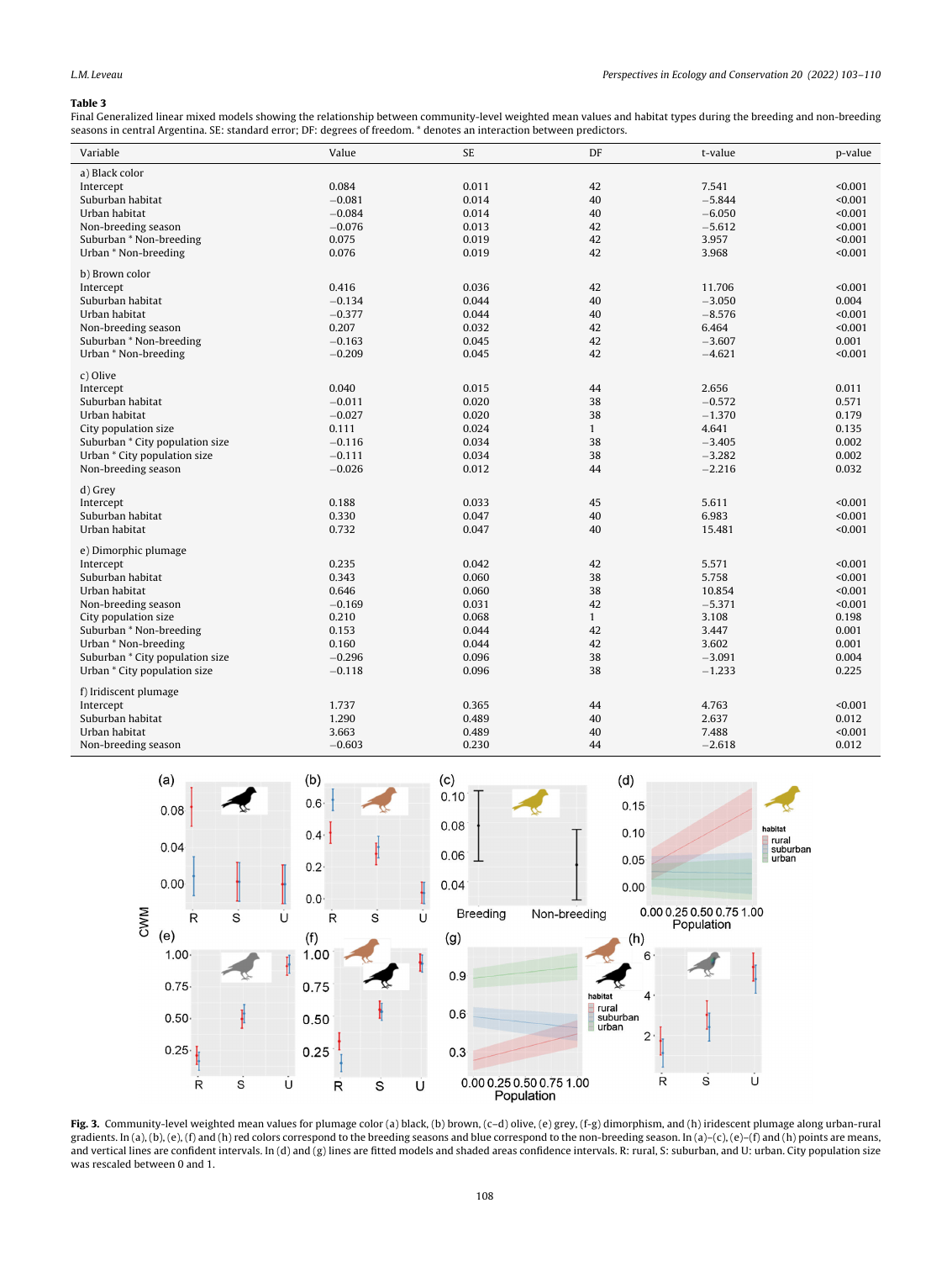<span id="page-6-0"></span>seasons. However, the seasonal change of bird color composition was higher in rural than in suburban and urban habitats. This result agrees with our prediction, which stated that the greater annual food stability of urban habitats would result in the stability of bird species and, thus, bird plumage colors. In contrast, rural areas of central Argentina have a marked seasonal change of resources [\(Paruelo](#page-7-0) et [al.,](#page-7-0) [2001;](#page-7-0) Piñeiro et al., [2006;](#page-7-0) [Lara](#page-7-0) et al., [2018;](#page-7-0) [Leveau](#page-7-0) et [al.,](#page-7-0) [2018;](#page-7-0) [Leveau,](#page-7-0) [2018\),](#page-7-0) which may result in higher changes of bird species color composition.

City population size was also related to the seasonal change of color composition. Bird communities in urban and suburban habitats showed a lower seasonal change of colors in the most populated city. The increased city population size may be related to increase of pedestrian and car traffic, and more isolation of green areas to non-urban areas ([Walmsley](#page-7-0) [and](#page-7-0) [Lewis,](#page-7-0) [1989;](#page-7-0) [Leveau](#page-7-0) [and](#page-7-0) [Leveau,](#page-7-0) [2006;](#page-7-0) Barrigón Morillas et al., 2021). These factors may favor the annual persistence of a few bird species associated with humans, such as the Rock Dove and the House Sparrow, which in turn stabilize bird color composition. On the other hand, city population size may decrease the presence of migratory birds [\(Leveau,](#page-7-0) [2021d\),](#page-7-0) thus decreasing the seasonal change of bird colors in cities.

In contrast, the seasonal change of color composition was higher in the rural areas of the most populated city. The rural areas of the most populated city were composed by agricultural and horticultural areas, which can increase the habitat heterogeneity and promote the seasonal variation of bird color composition.

Unlike urban and suburban habitats, rural areas were related to a significant seasonal change of several bird plumage colors. During the breeding season, rural areas had an increase of black and olive plumages. The increase of the black colors plumage was related to the arrival of migrant species, such as the Fork-tailed Flycatcher (Tyrannus savana) and the White-browed Blackbird (Leistes superciliaris) [\(Pearman](#page-7-0) [and](#page-7-0) [Areta,](#page-7-0) [2020\),](#page-7-0) and the increased abundance of other resident species such as the Spectacled Tyrant (Hymenops perspicillatus) and the Yellow-winged Blackbird (Agelasticus thilius). The black plumage could favor the crypsis of these species in the herbaceous open habitat of the rural areas. The increase of olive plumage during the breeding season was related to the increased abundance of the Grassland Yellow-finch (Sicalis luteola), a grassland species which its olive color may also favor crypsis against the green herbaceous vegetation.

In contrast, birds with brown plumage increased their abundances in rural habitats during the non-breeding season. Due to rural areas during autumn and winter generally had brown shades due to the loss of photosynthetic activity, brown plumage in birds may favor their crypsis.

Several species that increased their abundances during the breeding season, such as the Grassland Yellow-finch, the Doublecollared Seedeater (Sporophila caerulescens), the White-browed Blackbird and the Spectacled Tyrant had sexual plumage dimorphism. Sexual plumage dimorphism has been related to a carotenoid derived plumage, and these pigments are obtained through the diet ([Gray,](#page-7-0) [1996\).](#page-7-0) The Grassland Yellow Finch and the White-browed Blackbird had yellow and red plumage patches that are composed by carotenoids, and these pigments require an insect diet. Therefore, the increase of insects during the breeding season in rural areas [\(Danks,](#page-7-0) [2007\)](#page-7-0) may favor the abundance of birds that use these food resources, and thus, favor the presence of plumage dimorphism.

This study used bird drawings to characterize interspecific bird color variation. However, birds can also perceive near ultraviolet colors (Barreira and Garcia, 2019) and, therefore, our description of bird color diversity may be underestimated. Thus, the results obtained must be taken with caution.

#### Conclusions

The results obtained showed that diversity of bird plumage color increased during the breeding season along the rural-urban gradients. However, this increase was associated with the higher bird species richness during the breeding season. After controlling for this increase, there was no difference in bird color diversity between breeding and non-breeding seasons. Therefore, the temporal variation of color diversity in cities may be influenced by temporal dynamics of the regional species pool.

Urban areas were negatively related to bird color diversity, and the seasonal variation of color composition was more stable in urban than in suburban and rural areas. Therefore, urbanization is associated to a temporal homogenization of bird colors, which may be related to the stability of resources and habitat characteristics along the year.

Although city size may influence the seasonal variation of color composition, the results obtained were based only on three cities. Therefore, more replication is needed to get robust patterns of color diversity and city size.

#### Ethical approval

Not apply.

#### Funding sources

This research did not receive any specific grant from funding agencies in the public, commercial, or not-for-profit sectors.

#### CRediT authorship contribution statement

Not apply.

#### Declaration of competing interest

The author declare that they have no known competing financial interests or personal relationships that could have appeared to influence the work reported in this paper.

#### Acknowledgements

Two anonymous reviewers greatly improved a first draft of the manuscript. Paloma Garcia Orza revised the English writing.

#### Appendix A. Supplementary data

Supplementary material related to this article can be found, in the online version, at doi[:https://doi.org/10.1016/](https://doi.org/10.1016/j.pecon.2021.11.002) [j.pecon.2021.11.002](https://doi.org/10.1016/j.pecon.2021.11.002).

#### References

- Barreira, A.S., Garcia, N.C., 2019. [Visual](http://refhub.elsevier.com/S2530-0644(21)00094-8/sbref0005) [and](http://refhub.elsevier.com/S2530-0644(21)00094-8/sbref0005) [acoustic](http://refhub.elsevier.com/S2530-0644(21)00094-8/sbref0005) [communication](http://refhub.elsevier.com/S2530-0644(21)00094-8/sbref0005) [in](http://refhub.elsevier.com/S2530-0644(21)00094-8/sbref0005) [neotropical](http://refhub.elsevier.com/S2530-0644(21)00094-8/sbref0005) [birds:](http://refhub.elsevier.com/S2530-0644(21)00094-8/sbref0005) [diversity](http://refhub.elsevier.com/S2530-0644(21)00094-8/sbref0005) [and](http://refhub.elsevier.com/S2530-0644(21)00094-8/sbref0005) [evolution](http://refhub.elsevier.com/S2530-0644(21)00094-8/sbref0005) [of](http://refhub.elsevier.com/S2530-0644(21)00094-8/sbref0005) [signals.](http://refhub.elsevier.com/S2530-0644(21)00094-8/sbref0005) [In:](http://refhub.elsevier.com/S2530-0644(21)00094-8/sbref0005) [Reboreda,](http://refhub.elsevier.com/S2530-0644(21)00094-8/sbref0005) [J.C.,](http://refhub.elsevier.com/S2530-0644(21)00094-8/sbref0005) [Fiorini,](http://refhub.elsevier.com/S2530-0644(21)00094-8/sbref0005) [V.D.,](http://refhub.elsevier.com/S2530-0644(21)00094-8/sbref0005) [Tuero,](http://refhub.elsevier.com/S2530-0644(21)00094-8/sbref0005) [D.T.](http://refhub.elsevier.com/S2530-0644(21)00094-8/sbref0005) [\(Eds.\),](http://refhub.elsevier.com/S2530-0644(21)00094-8/sbref0005) [Behavioral](http://refhub.elsevier.com/S2530-0644(21)00094-8/sbref0005) [Ecology](http://refhub.elsevier.com/S2530-0644(21)00094-8/sbref0005) [of](http://refhub.elsevier.com/S2530-0644(21)00094-8/sbref0005) [Neotropical](http://refhub.elsevier.com/S2530-0644(21)00094-8/sbref0005) [Birds.](http://refhub.elsevier.com/S2530-0644(21)00094-8/sbref0005) [Springer,](http://refhub.elsevier.com/S2530-0644(21)00094-8/sbref0005) [Cham,](http://refhub.elsevier.com/S2530-0644(21)00094-8/sbref0005) [pp.](http://refhub.elsevier.com/S2530-0644(21)00094-8/sbref0005) [155](http://refhub.elsevier.com/S2530-0644(21)00094-8/sbref0005)–[183.](http://refhub.elsevier.com/S2530-0644(21)00094-8/sbref0005)
- Barrigón Morillas, J.M., Gozalo, G.R., Montes-González, D., Vílchez-Gómez, R., Escobar, V.G., 2021. [Variability](http://refhub.elsevier.com/S2530-0644(21)00094-8/sbref0010) [of](http://refhub.elsevier.com/S2530-0644(21)00094-8/sbref0010) [traffic](http://refhub.elsevier.com/S2530-0644(21)00094-8/sbref0010) [noise](http://refhub.elsevier.com/S2530-0644(21)00094-8/sbref0010) [pollution](http://refhub.elsevier.com/S2530-0644(21)00094-8/sbref0010) [levels](http://refhub.elsevier.com/S2530-0644(21)00094-8/sbref0010) [as](http://refhub.elsevier.com/S2530-0644(21)00094-8/sbref0010) [a](http://refhub.elsevier.com/S2530-0644(21)00094-8/sbref0010) [function](http://refhub.elsevier.com/S2530-0644(21)00094-8/sbref0010) [of](http://refhub.elsevier.com/S2530-0644(21)00094-8/sbref0010) [city](http://refhub.elsevier.com/S2530-0644(21)00094-8/sbref0010) [size](http://refhub.elsevier.com/S2530-0644(21)00094-8/sbref0010) [variables.](http://refhub.elsevier.com/S2530-0644(21)00094-8/sbref0010) [Environ.](http://refhub.elsevier.com/S2530-0644(21)00094-8/sbref0010) [Res.](http://refhub.elsevier.com/S2530-0644(21)00094-8/sbref0010) [199,](http://refhub.elsevier.com/S2530-0644(21)00094-8/sbref0010) [111303.](http://refhub.elsevier.com/S2530-0644(21)00094-8/sbref0010)
- Caula, S., Marty, P., Martin, J.L., 2008. [Seasonal](http://refhub.elsevier.com/S2530-0644(21)00094-8/sbref0020) [variation](http://refhub.elsevier.com/S2530-0644(21)00094-8/sbref0020) [in](http://refhub.elsevier.com/S2530-0644(21)00094-8/sbref0020) [species](http://refhub.elsevier.com/S2530-0644(21)00094-8/sbref0020) [composition](http://refhub.elsevier.com/S2530-0644(21)00094-8/sbref0020) [of](http://refhub.elsevier.com/S2530-0644(21)00094-8/sbref0020) [an](http://refhub.elsevier.com/S2530-0644(21)00094-8/sbref0020) [urban](http://refhub.elsevier.com/S2530-0644(21)00094-8/sbref0020) [bird](http://refhub.elsevier.com/S2530-0644(21)00094-8/sbref0020) [community](http://refhub.elsevier.com/S2530-0644(21)00094-8/sbref0020) [in](http://refhub.elsevier.com/S2530-0644(21)00094-8/sbref0020) [Mediterranean](http://refhub.elsevier.com/S2530-0644(21)00094-8/sbref0020) [France.](http://refhub.elsevier.com/S2530-0644(21)00094-8/sbref0020) [Landsc.](http://refhub.elsevier.com/S2530-0644(21)00094-8/sbref0020) [Urban](http://refhub.elsevier.com/S2530-0644(21)00094-8/sbref0020) [Plan.](http://refhub.elsevier.com/S2530-0644(21)00094-8/sbref0020) [87](http://refhub.elsevier.com/S2530-0644(21)00094-8/sbref0020) [\(1\),](http://refhub.elsevier.com/S2530-0644(21)00094-8/sbref0020)  $1 - 9$
- Clergeau, P., Croci, S., Jokimäki, J., Kaisanlahti-Jokimäki, M.L., Dinetti, M., 2006. [Avifauna](http://refhub.elsevier.com/S2530-0644(21)00094-8/sbref0025) [homogenisation](http://refhub.elsevier.com/S2530-0644(21)00094-8/sbref0025) [by](http://refhub.elsevier.com/S2530-0644(21)00094-8/sbref0025) [urbanisation:](http://refhub.elsevier.com/S2530-0644(21)00094-8/sbref0025) [analysis](http://refhub.elsevier.com/S2530-0644(21)00094-8/sbref0025) [at](http://refhub.elsevier.com/S2530-0644(21)00094-8/sbref0025) [different](http://refhub.elsevier.com/S2530-0644(21)00094-8/sbref0025) [European](http://refhub.elsevier.com/S2530-0644(21)00094-8/sbref0025) [latitudes.](http://refhub.elsevier.com/S2530-0644(21)00094-8/sbref0025) [Biol.](http://refhub.elsevier.com/S2530-0644(21)00094-8/sbref0025) [Conserv.](http://refhub.elsevier.com/S2530-0644(21)00094-8/sbref0025) [127](http://refhub.elsevier.com/S2530-0644(21)00094-8/sbref0025) [\(3\),](http://refhub.elsevier.com/S2530-0644(21)00094-8/sbref0025) [336–344.](http://refhub.elsevier.com/S2530-0644(21)00094-8/sbref0025)
- Croci, S., Butet, A., Clergeau, P., 2008. [Does](http://refhub.elsevier.com/S2530-0644(21)00094-8/sbref0030) [urbanization](http://refhub.elsevier.com/S2530-0644(21)00094-8/sbref0030) [filter](http://refhub.elsevier.com/S2530-0644(21)00094-8/sbref0030) [birds](http://refhub.elsevier.com/S2530-0644(21)00094-8/sbref0030) [on](http://refhub.elsevier.com/S2530-0644(21)00094-8/sbref0030) [the](http://refhub.elsevier.com/S2530-0644(21)00094-8/sbref0030) [basis](http://refhub.elsevier.com/S2530-0644(21)00094-8/sbref0030) [of](http://refhub.elsevier.com/S2530-0644(21)00094-8/sbref0030) [their](http://refhub.elsevier.com/S2530-0644(21)00094-8/sbref0030) [biological](http://refhub.elsevier.com/S2530-0644(21)00094-8/sbref0030) [traits.](http://refhub.elsevier.com/S2530-0644(21)00094-8/sbref0030) [Condor](http://refhub.elsevier.com/S2530-0644(21)00094-8/sbref0030) [110](http://refhub.elsevier.com/S2530-0644(21)00094-8/sbref0030) [\(2\),](http://refhub.elsevier.com/S2530-0644(21)00094-8/sbref0030) [223](http://refhub.elsevier.com/S2530-0644(21)00094-8/sbref0030)–[240.](http://refhub.elsevier.com/S2530-0644(21)00094-8/sbref0030)